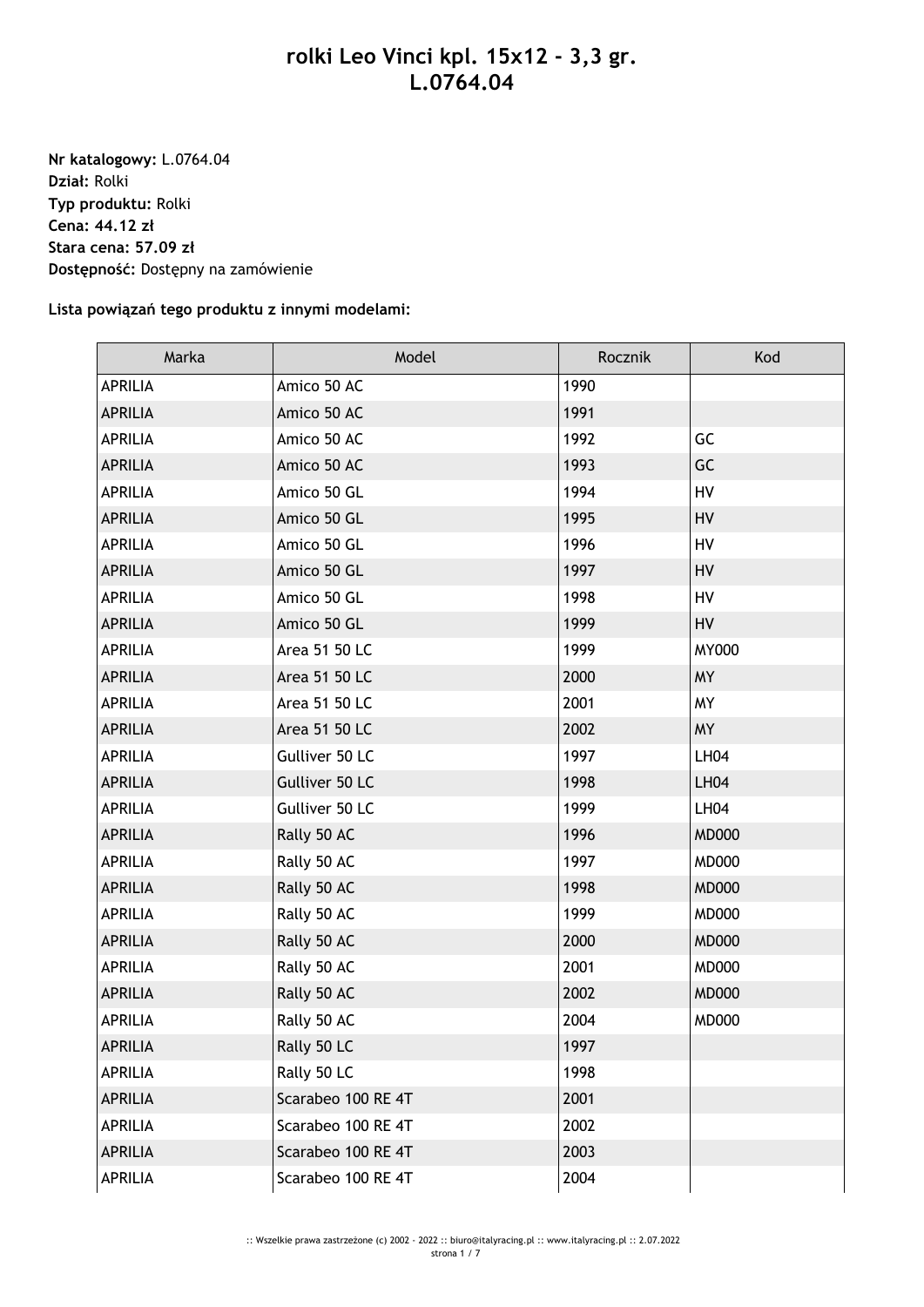| <b>APRILIA</b> | Scarabeo 50 AC     | 1994 | <b>MS</b>     |
|----------------|--------------------|------|---------------|
| <b>APRILIA</b> | Scarabeo 50 AC     | 1995 | <b>MS</b>     |
| <b>APRILIA</b> | Scarabeo 50 AC     | 1996 | <b>MS</b>     |
| <b>APRILIA</b> | Scarabeo 50 AC     | 1997 | PF            |
| <b>APRILIA</b> | Scarabeo 50 AC     | 1998 | PF            |
| <b>APRILIA</b> | SR 50 AC www       | 1997 | LYH00         |
| <b>APRILIA</b> | SR 50 AC www       | 1998 | LYH00         |
| <b>APRILIA</b> | SR 50 AC www       | 1999 | LYH00         |
| <b>APRILIA</b> | SR 50 AC www       | 2000 | LYH00         |
| <b>APRILIA</b> | SR 50 AC www       | 2001 | LYH00         |
| <b>APRILIA</b> | SR 50 AC www       | 2002 | LYH00         |
| <b>APRILIA</b> | <b>SR 50 LC</b>    | 1997 | MR/LC         |
| <b>APRILIA</b> | SR 50 LC Ditech    | 2001 |               |
| <b>APRILIA</b> | SR 50 LC Netscaper | 1997 | <b>MZ</b>     |
| <b>APRILIA</b> | SR 50 LC Netscaper | 1998 | <b>MZ</b>     |
| <b>APRILIA</b> | SR 50 LC Stealth   | 1999 |               |
| ATALA/RIZZATO  | Carosello 50       | 1999 |               |
| ATALA/RIZZATO  | Carosello 50       | 2000 |               |
| <b>BENELLI</b> | 491 50 LC          | 1998 |               |
| <b>BENELLI</b> | 491 50 LC          | 1999 |               |
| <b>BENELLI</b> | 491 50 LC          | 2000 |               |
| <b>BENELLI</b> | 491 50 LC          | 2001 |               |
| <b>BENELLI</b> | 491 50 LC          | 2002 |               |
| <b>BENELLI</b> | 491 50 LC          | 2003 |               |
| <b>BENELLI</b> | 491 50 LC Replica  | 2004 |               |
| <b>BENELLI</b> | 491 50 LC Replica  | 2005 |               |
| <b>BENELLI</b> | 491 50 RR LC       | 2000 | <b>BA01</b>   |
| <b>BENELLI</b> | 491 50 RR LC       | 2001 | <b>BA01</b>   |
| <b>BENELLI</b> | 491 50 RR LC       | 2002 |               |
| <b>BENELLI</b> | 491 50 RR LC       | 2003 | <b>BA01</b>   |
| <b>BENELLI</b> | 491 50 RR LC       | 2004 |               |
| <b>BENELLI</b> | 491 50 RR LC       | 2005 |               |
| <b>BETA</b>    | <b>Ark 50 LC</b>   | 1997 | <b>BS4C00</b> |
| <b>BETA</b>    | Ark 50 LC          | 2002 | <b>BS4C00</b> |
| <b>BETA</b>    | <b>Ark 50 LC</b>   | 2003 | <b>BS4C00</b> |
| <b>BETA</b>    | <b>Ark 50 LC K</b> | 2000 |               |
| <b>BETA</b>    | <b>Ark 50 LC K</b> | 2001 |               |
| <b>BETA</b>    | <b>Ark 50 LC K</b> | 2004 | BS4C3         |
| <b>BETA</b>    | <b>Ark 50 LC K</b> | 2005 | BS4C3         |
| <b>BETA</b>    | Quadra 50          | 1997 |               |
| <b>BETA</b>    | Quadra 50          | 2001 |               |
| <b>KTM</b>     | Ark 50 AC          | 1998 |               |
| <b>KTM</b>     | Go 50 Chrono       | 1994 |               |
| <b>KTM</b>     | Go 50 Chrono       | 1995 |               |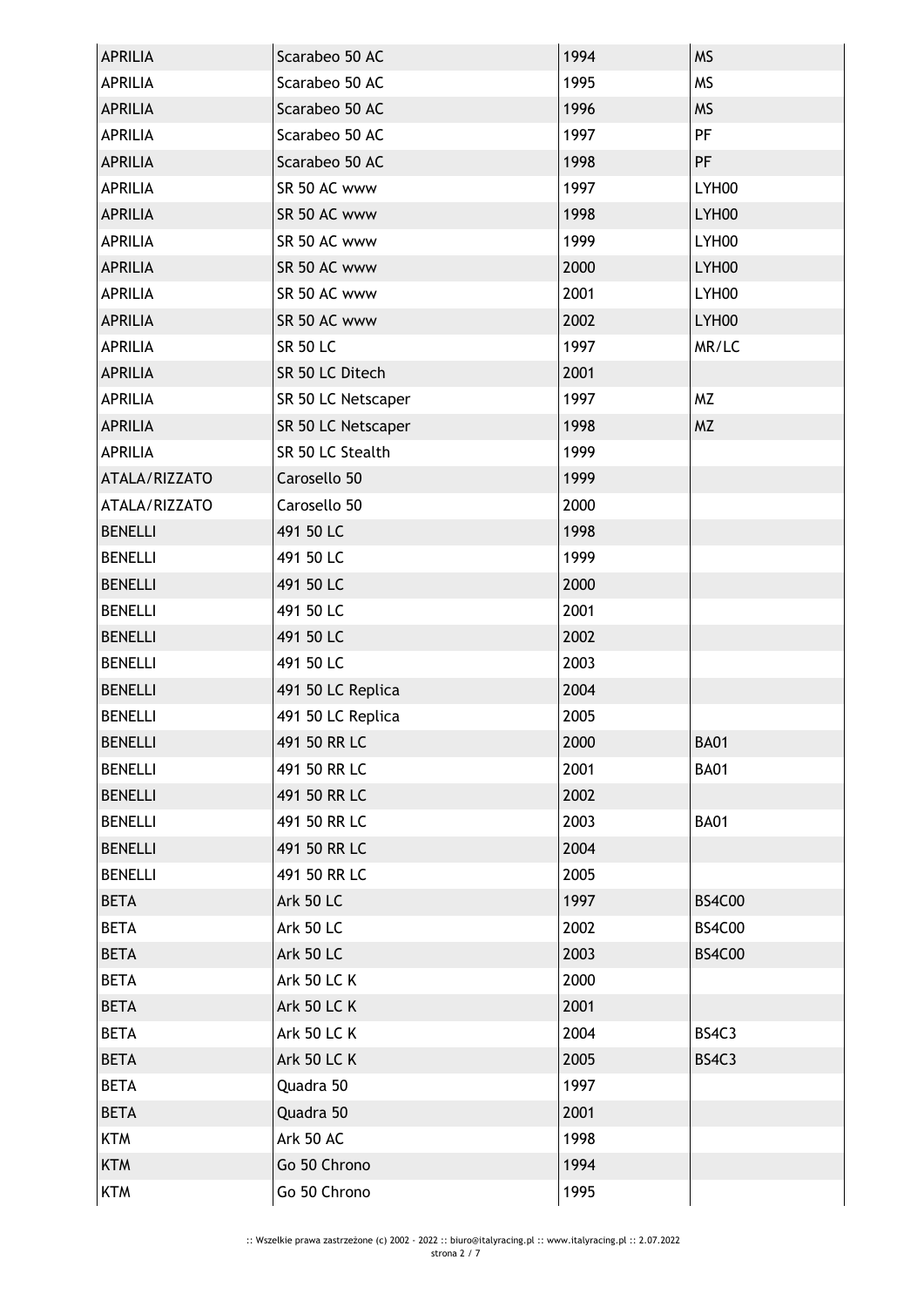| <b>KTM</b>      | Go 50 Chrono               | 1996 | GO50         |
|-----------------|----------------------------|------|--------------|
| <b>KTM</b>      | Go 50 Chrono               | 1997 | GO50         |
| <b>KTM</b>      | Go 50 Chrono               | 1998 |              |
| <b>KTM</b>      | Go 50 Chrono               | 1999 | GO50         |
| <b>KTM</b>      | Kross 50                   | 1996 |              |
| <b>KTM</b>      | Kross 50                   | 1997 |              |
| <b>KTM</b>      | Kross 50                   | 1998 |              |
| <b>MALAGUTI</b> | Centro 50 AC 2T SL         | 1994 | 36T          |
| <b>MALAGUTI</b> | Centro 50 AC 2T SL         | 1995 | 36T          |
| <b>MALAGUTI</b> | Centro 50 AC 2T SL         | 1996 | 36T          |
| <b>MALAGUTI</b> | Centro 50 AC 2T SL         | 1997 | 36T          |
| <b>MALAGUTI</b> | Centro 50 AC 2T SL         | 1998 | 36T          |
| <b>MALAGUTI</b> | Centro 50 AC 2T SL Kat     | 1999 | 4900000      |
| <b>MALAGUTI</b> | Centro 50 AC 2T SL Kat     | 2000 | 4900000      |
| <b>MALAGUTI</b> | F10 25 Jetline             | 1994 |              |
| <b>MALAGUTI</b> | F10 25 Jetline             | 1995 |              |
| <b>MALAGUTI</b> | F10 25 Jetline             | 1996 |              |
| <b>MALAGUTI</b> | F <sub>10</sub> 25 Jetline | 1997 |              |
| <b>MALAGUTI</b> | F10 25 Jetline             | 1998 |              |
| <b>MALAGUTI</b> | F10 50 AC Jetline          | 1994 | ZJM35        |
| <b>MALAGUTI</b> | F10 50 AC Jetline          | 1995 | ZJM35        |
| <b>MALAGUTI</b> | F10 50 AC Jetline          | 1996 | ZJM35        |
| <b>MALAGUTI</b> | F10 50 AC Jetline          | 1997 | ZJM35        |
| <b>MALAGUTI</b> | F10 50 AC Jetline          | 1998 | ZJM35        |
| <b>MALAGUTI</b> | F12 25 AC Phantom          | 1997 |              |
| <b>MALAGUTI</b> | F12 25 AC Phantom          | 1998 |              |
| <b>MALAGUTI</b> | F12 25 AC Phantom          | 2004 |              |
| <b>MALAGUTI</b> | F12 50 AC Phantom          | 1994 | <b>ZJM40</b> |
| <b>MALAGUTI</b> | F12 50 AC Phantom          | 1995 | <b>ZJM40</b> |
| <b>MALAGUTI</b> | F12 50 AC Phantom          | 1996 | ZJM40        |
| <b>MALAGUTI</b> | F12 50 AC Phantom          | 1997 | <b>ZJM40</b> |
| <b>MALAGUTI</b> | F12 50 AC Phantom          | 1998 | <b>ZJM40</b> |
| <b>MALAGUTI</b> | F12 50 AC Phantom          | 1999 | <b>ZJM46</b> |
| <b>MALAGUTI</b> | F12 50 AC Phantom          | 2000 | <b>ZJM46</b> |
| <b>MALAGUTI</b> | F12 50 AC Phantom          | 2001 | <b>ZJM46</b> |
| <b>MALAGUTI</b> | F12 50 AC Phantom          | 2002 | ZJM46        |
| <b>MALAGUTI</b> | F12 50 AC Phantom          | 2003 | <b>ZJM46</b> |
| <b>MALAGUTI</b> | F12 50 AC Phantom          | 2004 | ZJM46        |
| <b>MALAGUTI</b> | F12 50 LC                  | 1996 | <b>ZJM41</b> |
| <b>MALAGUTI</b> | F15 50 LC Firefox          | 1997 | ZJM44        |
| <b>MALAGUTI</b> | F15 50 LC Firefox          | 1998 | <b>ZJM44</b> |
| <b>MALAGUTI</b> | F15 50 LC Firefox          | 1999 | ZJM44        |
| <b>MALAGUTI</b> | F15 50 LC Firefox          | 2000 | ZJM44        |
| <b>MALAGUTI</b> | F15 50 LC Firefox          | 2001 | ZJM44        |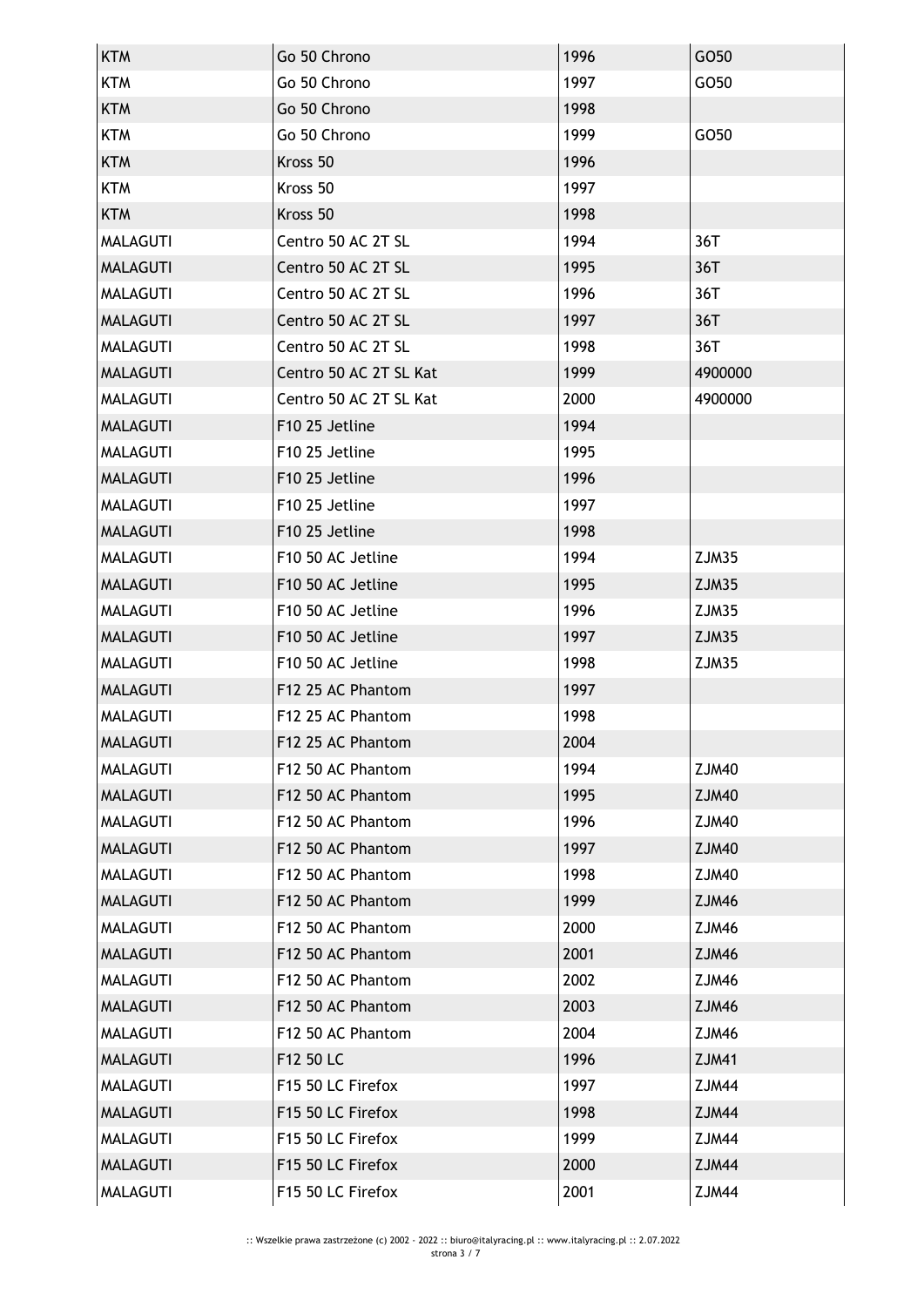| <b>MBK</b> | CW 50 Booster                   | 1993 |              |
|------------|---------------------------------|------|--------------|
| <b>MBK</b> | CW 50 Booster                   | 1994 |              |
| <b>MBK</b> | CW 50 Booster                   | 1995 |              |
| <b>MBK</b> | CW 50 Booster                   | 1996 |              |
| <b>MBK</b> | CW 50 Booster                   | 1997 |              |
| <b>MBK</b> | CW 50 RS Booster NG             | 1996 | VG5SA        |
| <b>MBK</b> | CW 50 RS Booster NG             | 1997 | VG5SA        |
| <b>MBK</b> | CW 50 RS Booster NG             | 1998 | VG5SA        |
| <b>MBK</b> | CW 50 RS Booster NG             | 1999 | VG5SA        |
| <b>MBK</b> | CW 50 RS Booster NG             | 2000 | VG5SA        |
| <b>MBK</b> | CW 50 RS Booster NG             | 2001 | VG5SA        |
| <b>MBK</b> | CW 50 RS Booster NG             | 2002 | VG5SA        |
| <b>MBK</b> | CW 50 RS Booster NG             | 2003 | VG5SA        |
| <b>MBK</b> | CW 50 RS Booster NG             | 2004 | 2B12         |
| <b>MBK</b> | CW 50 RS Booster NG             | 2005 | 2B14         |
| <b>MBK</b> | CW 50 RSP Booster Rocket        | 1996 | 4VA          |
| <b>MBK</b> | <b>CW 50 RSP Booster Rocket</b> | 1997 | 4VA          |
| <b>MBK</b> | CW 50 RSP Booster Rocket        | 1998 | 4VA          |
| <b>MBK</b> | CW 50 RSP Booster Rocket        | 1999 | 4VA          |
| <b>MBK</b> | <b>CW 50 Track Booster</b>      | 1997 |              |
| <b>MBK</b> | Evolis 50                       | 1993 |              |
| <b>MBK</b> | Evolis 50                       | 1994 |              |
| <b>MBK</b> | Evolis 50                       | 1995 |              |
| <b>MBK</b> | Evolis 50                       | 1996 |              |
| <b>MBK</b> | Evolis 50                       | 1997 |              |
| <b>MBK</b> | Evolis 50                       | 1998 |              |
| <b>MBK</b> | EW 50 Slider                    | 2000 |              |
| <b>MBK</b> | EW 50 Slider                    | 2001 |              |
| <b>MBK</b> | EW 50 Slider                    | 2002 |              |
| <b>MBK</b> | Fizz 50                         | 1995 |              |
| <b>MBK</b> | Fizz 50                         | 1996 |              |
| <b>MBK</b> | Fizz 50                         | 1997 |              |
| <b>MBK</b> | Forte 50                        | 1996 |              |
| <b>MBK</b> | Forte 50                        | 1997 |              |
| <b>MBK</b> | YN 50 R Ovetto                  | 1997 | VTL5AD       |
| <b>MBK</b> | YN 50 R Ovetto                  | 1998 | VTL5AD       |
| <b>MBK</b> | YN 50 R Ovetto                  | 1999 | 5BV          |
| <b>MBK</b> | YN 50 R Ovetto                  | 2000 | 5BV          |
| <b>MBK</b> | YN 50 R Ovetto                  | 2001 | 5BV          |
| <b>MBK</b> | YN 50 R Ovetto                  | 2002 | <b>VTLSA</b> |
| <b>MBK</b> | YN 50 R Ovetto                  | 2003 | 5RN          |
| <b>MBK</b> | YN 50 R Ovetto                  | 2004 | 5RN          |
| <b>MBK</b> | YN 50 R Ovetto                  | 2005 | <b>VTLSA</b> |
| <b>MBK</b> | YQ 50 F1 Nitro Assistance       | 1999 | VG55BR       |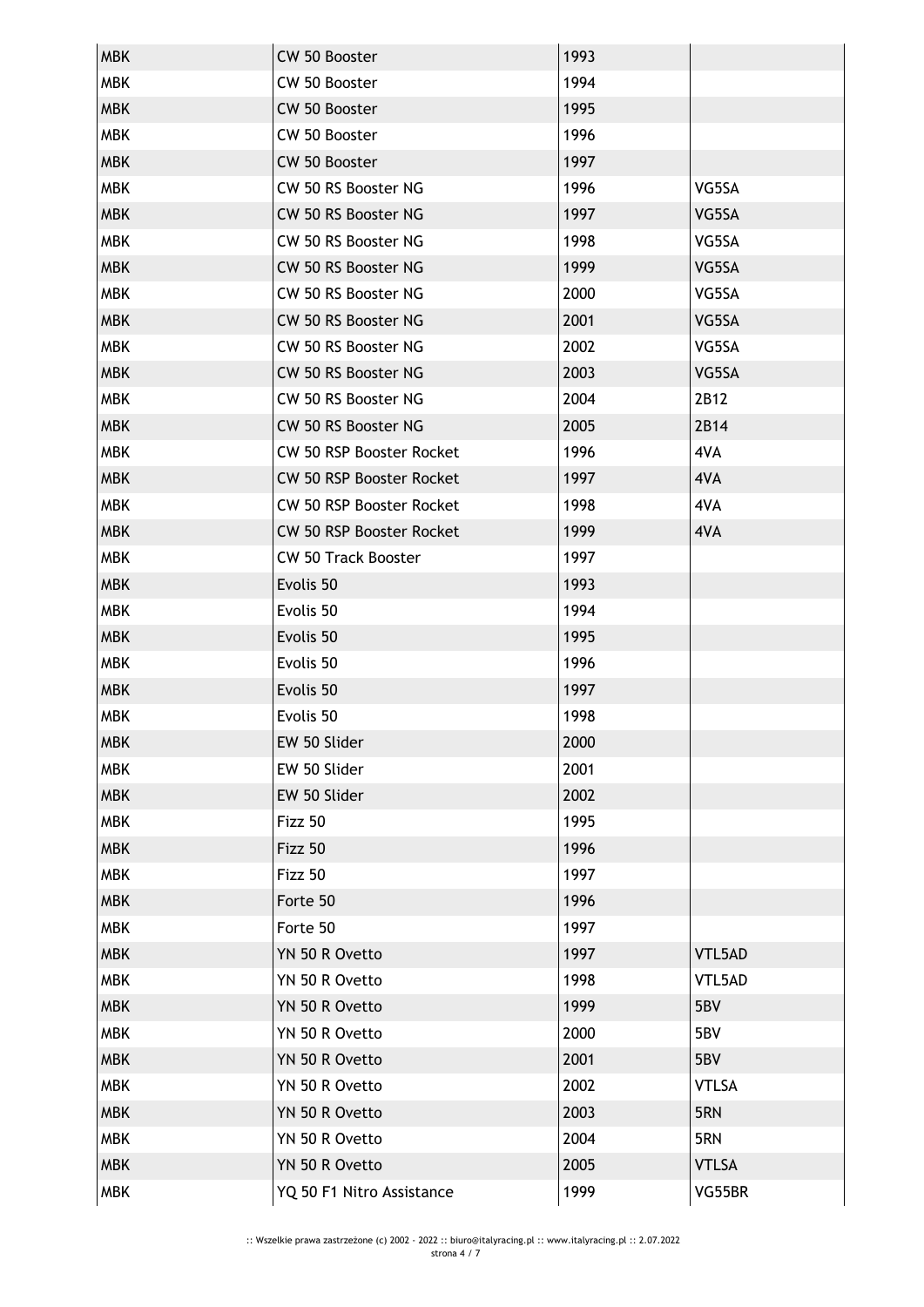| <b>MBK</b> | YQ 50 F1 Nitro Assistance | 2000 | VG55BR         |
|------------|---------------------------|------|----------------|
| <b>MBK</b> | YQ 50 F1 Nitro Assistance | 2001 | VG55BR         |
| <b>MBK</b> | YQ 50 L Nitro Jaguar      | 2001 | <b>VG5SA14</b> |
| <b>MBK</b> | YQ 50 Nitro               | 1998 | VG55BR         |
| <b>MBK</b> | YQ 50 Nitro               | 1999 | VG55BR         |
| <b>MBK</b> | YQ 50 Nitro               | 2000 | VG55BR         |
| <b>MBK</b> | YQ 50 Nitro               | 2002 | VG5SA          |
| <b>MBK</b> | YQ 50 Nitro               | 2003 | VG5SA          |
| <b>MBK</b> | YQ 50 Nitro               | 2004 | VG5SA          |
| <b>MBK</b> | YQ 50 Nitro               | 2005 | 3C62           |
| <b>MBK</b> | YW 100 Booster            | 1999 |                |
| <b>MBK</b> | YW 100 Booster            | 2000 |                |
| <b>MBK</b> | YW 100 Booster            | 2001 |                |
| <b>MBK</b> | YW 100 Booster            | 2002 |                |
| YAMAHA     | CS 50 R AC Jog            | 2002 | <b>SA221</b>   |
| YAMAHA     | CS 50 R AC Jog            | 2003 | SA221          |
| YAMAHA     | CS 50 R AC Jog            | 2004 | <b>SA224</b>   |
| YAMAHA     | CS 50 R AC Jog            | 2005 | SA22V          |
| YAMAHA     | <b>CW 50 BWS</b>          | 1991 | 4BX            |
| YAMAHA     | <b>CW 50 BWS</b>          | 1992 | 4BX            |
| YAMAHA     | <b>CW 50 BWS</b>          | 1993 | 4BX            |
| YAMAHA     | <b>CW 50 BWS</b>          | 1994 | 4BX            |
| YAMAHA     | <b>CW 50 BWS</b>          | 1995 | 4BX            |
| YAMAHA     | <b>CW 50 BWS</b>          | 1996 | 4BX            |
| YAMAHA     | <b>CW 50 R BWS</b>        | 1995 | 4BX            |
| YAMAHA     | CW 50 RS NG BWS           | 1996 | 4VA            |
| YAMAHA     | CW 50 RS NG BWS           | 1997 | 4VA            |
| YAMAHA     | CW 50 RS NG BWS           | 1998 | 4VA            |
| YAMAHA     | CW 50 RS NG BWS           | 1999 | <b>SA05</b>    |
| YAMAHA     | CW 50 RS NG BWS           | 2000 | <b>SA05</b>    |
| YAMAHA     | CW 50 RS NG BWS           | 2001 | <b>SA05</b>    |
| YAMAHA     | CW 50 RS NG BWS           | 2002 | <b>SA05</b>    |
| YAMAHA     | CW 50 RS NG BWS           | 2003 | <b>SA05</b>    |
| YAMAHA     | CW 50 RS NG BWS           | 2004 | <b>SA05</b>    |
| YAMAHA     | CW 50 RSP Spy             | 1996 | 4VA            |
| YAMAHA     | CW 50 RSP Spy             | 1997 | 4VA            |
| YAMAHA     | CW 50 RSP Spy             | 1998 | 4VA            |
| YAMAHA     | CW 50 RSP Spy             | 1999 | 4VA            |
| YAMAHA     | CW 50 RSX Bump            | 1997 | 4VA            |
| YAMAHA     | CW 50 RSX Bump            | 1998 | 4VA            |
| YAMAHA     | CW 50 RSX Bump            | 1999 | 4VA            |
| YAMAHA     | EW 50 Slider              | 2000 | <b>SA09</b>    |
| YAMAHA     | EW 50 Slider              | 2001 | <b>SA09</b>    |
| YAMAHA     | EW 50 Slider              | 2002 | SA09           |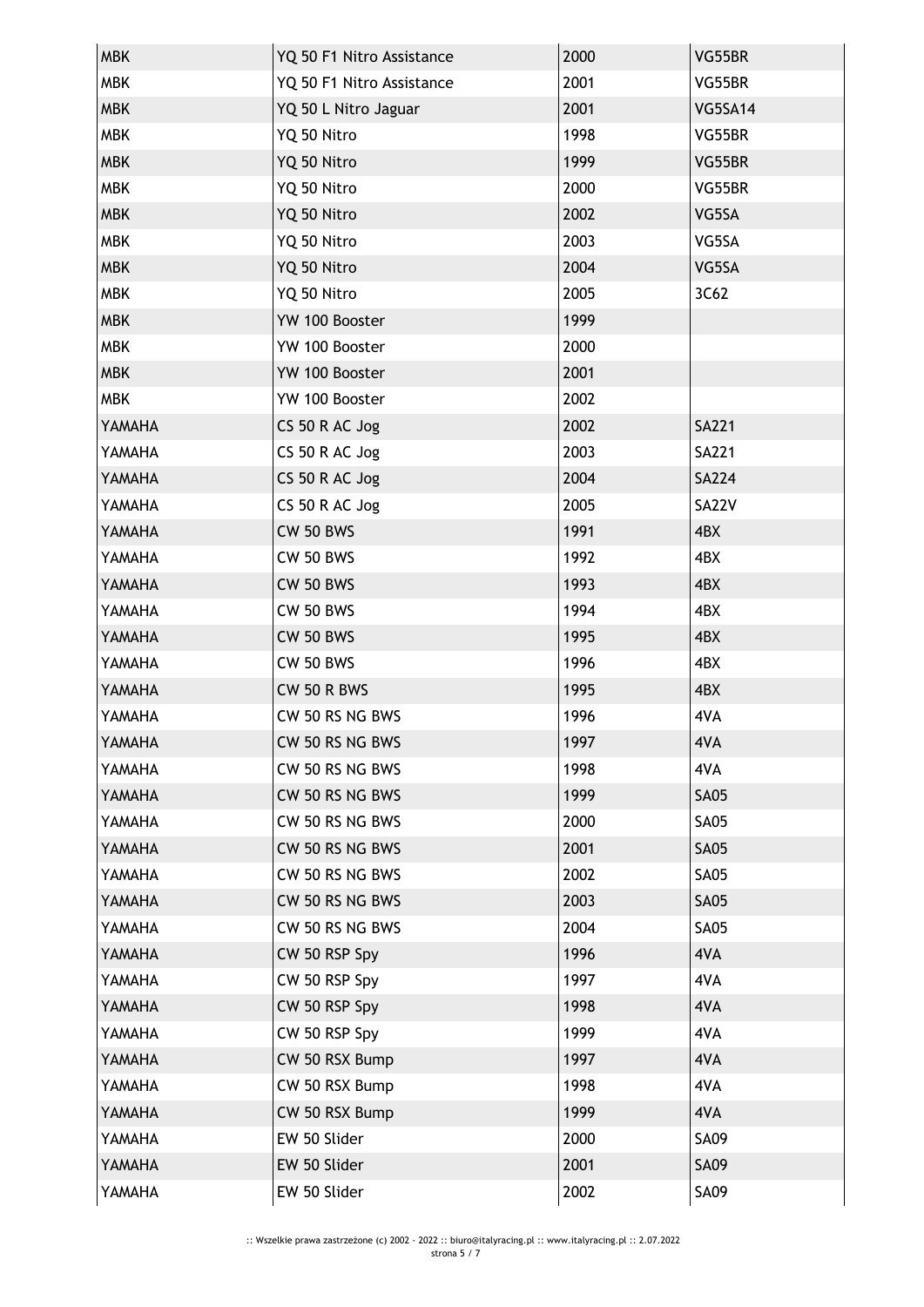| YAMAHA        | EW 50 Slider                   | 2003 | <b>SA09</b>  |
|---------------|--------------------------------|------|--------------|
| YAMAHA        | EW 50 Slider                   | 2004 | SA094        |
| YAMAHA        | <b>PW 50</b>                   | 1982 | 4X4          |
| YAMAHA        | <b>PW 50</b>                   | 1983 | 4X4          |
| YAMAHA        | <b>PW 50</b>                   | 1998 | 3PT          |
| YAMAHA        | YA 50 R Axis                   | 1996 | 3UG          |
| YAMAHA        | YA 50 R Axis                   | 1997 | 3UG          |
| YAMAHA        | YA 50 R Axis                   | 1998 | 3UG          |
| YAMAHA        | YE 50 Zest                     | 1993 | 4FW          |
| YAMAHA        | YE 50 Zest                     | 1994 | 4FW          |
| YAMAHA        | YE 50 Zest                     | 1995 | 4FW          |
| YAMAHA        | YE 50 Zest                     | 1996 | 4FW          |
| YAMAHA        | YE 50 Zest                     | 1997 | 4FW          |
| YAMAHA        | YE 50 Zest                     | 1998 | 4FW          |
| YAMAHA        | YE 50 Zest                     | 1999 | 4FW          |
| YAMAHA        | YH 50 Why                      | 1999 | <b>SA03</b>  |
| YAMAHA        | YH 50 Why                      | 2000 | <b>SA03</b>  |
| YAMAHA        | YH 50 Why                      | 2001 | <b>SA03</b>  |
| YAMAHA        | YH 50 Why                      | 2002 | <b>SA03</b>  |
| YAMAHA        | YH 50 Why                      | 2003 |              |
| YAMAHA        | YH 50 Why                      | 2004 |              |
| YAMAHA        | YH 50 Why                      | 2005 |              |
| YAMAHA        | YM 50 Breeze                   | 1995 | 4RC          |
| YAMAHA        | YM 50 Breeze                   | 1996 | 4RC          |
| YAMAHA        | YM 50 Breeze                   | 1997 | 4RC          |
| YAMAHA        | YM 50 Breeze                   | 1998 | 4RC          |
| <b>AHAMAY</b> | YN 50 R Neos                   | 1997 | 5AD          |
| YAMAHA        | YN 50 R Neos                   | 1998 | 5AD          |
| YAMAHA        | YN 50 R Neos                   | 1999 | 5AD          |
| YAMAHA        | YN 50 R Neos                   | 2000 | 5AD          |
| YAMAHA        | YN 50 R Neos                   | 2001 | 5AD          |
| YAMAHA        | YN 50 R Neos                   | 2002 | <b>SA15</b>  |
| YAMAHA        | YN 50 R Neos                   | 2003 | <b>SA15</b>  |
| YAMAHA        | YN 50 R Neos                   | 2004 | SA211        |
| YAMAHA        | YN 50 R Neos                   | 2005 | SA211        |
| YAMAHA        | YQ 100 Aerox                   | 2000 | <b>SB05</b>  |
| YAMAHA        | YQ 100 Aerox                   | 2001 | <b>SB05</b>  |
| YAMAHA        | YQ 100 Aerox                   | 2002 | <b>SB05</b>  |
| YAMAHA        | YQ 100 Aerox                   | 2003 | <b>SB05</b>  |
| YAMAHA        | YQ 50 Aerox                    | 1997 | 5BR          |
| YAMAHA        | YQ 50 Aerox                    | 1998 | 5BR          |
| YAMAHA        | YQ 50 L Aerox Tech3            | 2002 | SA141        |
| YAMAHA        | YQ 50 L GP Aerox               | 2003 | SA141        |
| YAMAHA        | YQ 50 L GP Aerox Rossi Replica | 2005 | <b>SA144</b> |